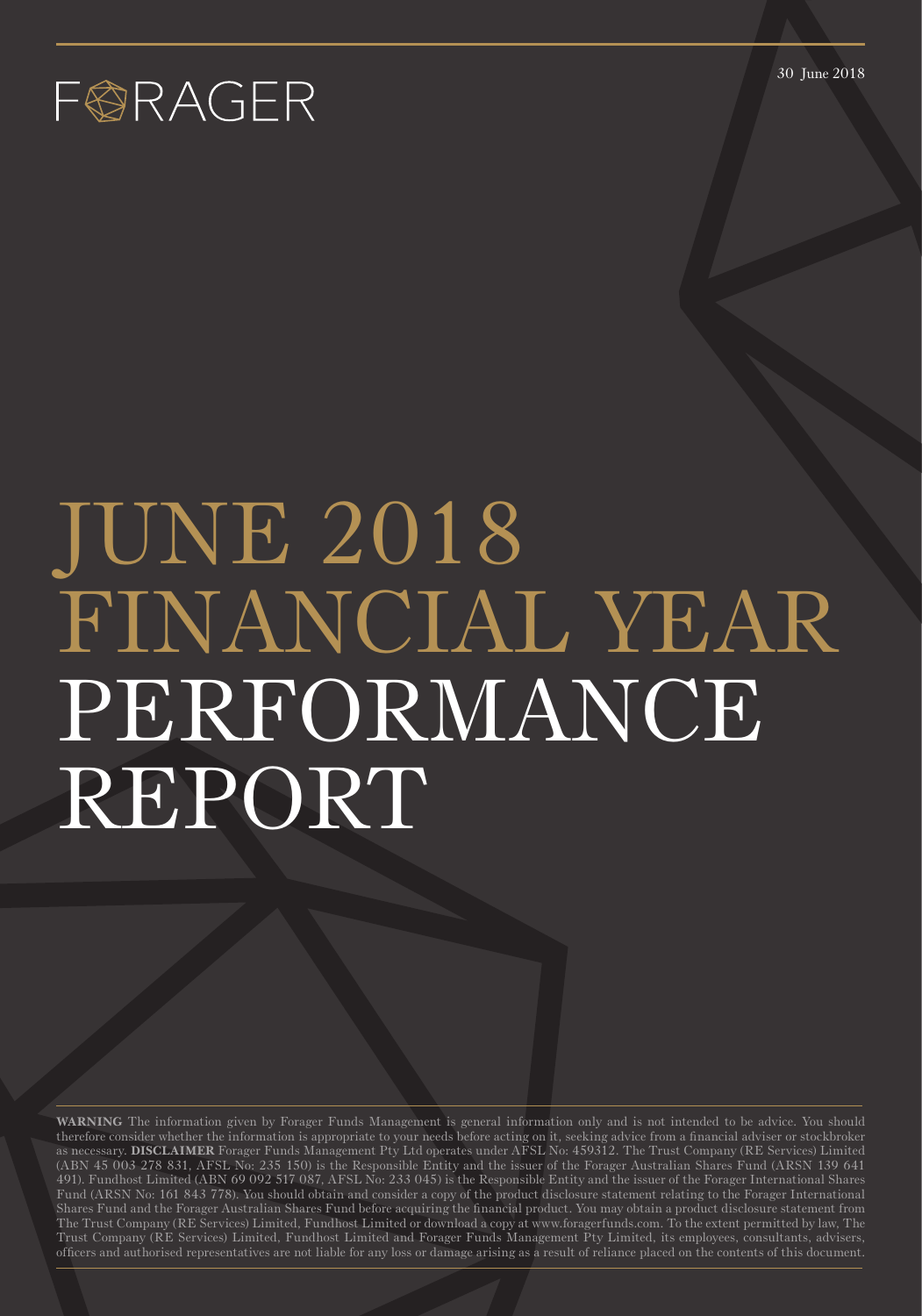## INTERNATIONAL SHARES FUND

### **Table 1: Summary of Returns as at 29 June 2018**

|                       | <b>FISF</b> | <b>MSCI ACWI IMI</b> | Outperformance |
|-----------------------|-------------|----------------------|----------------|
| 1 year                | 8.80%       | 15.39%               | $-6.58%$       |
| $2$ year (p.a.)       | 17.75%      | 15.46%               | 2.29%          |
| $3$ year (p.a.)       | 11.67%      | $9.77\%$             | $1.90\%$       |
| $4$ year (p.a.)       | 12.26%      | 13.12%               | $-0.86%$       |
| $5$ year (p.a.)       | 13.87%      | 14.39%               | $-0.53%$       |
| Since inception (p.a) | 15.71%      | 16.11%               | $-0.40%$       |
| Cumulative            | 119.62%     | 123.75%              | $-4.13\%$      |
|                       |             |                      |                |

\* Inception 8 February 2013

 Investments can go up and down. Past performance is not necessarily indicative of future performance. Assumes dividends are reinvested



### **Chart 1: FISF Contribution for the 12 months ending 29 June 2018**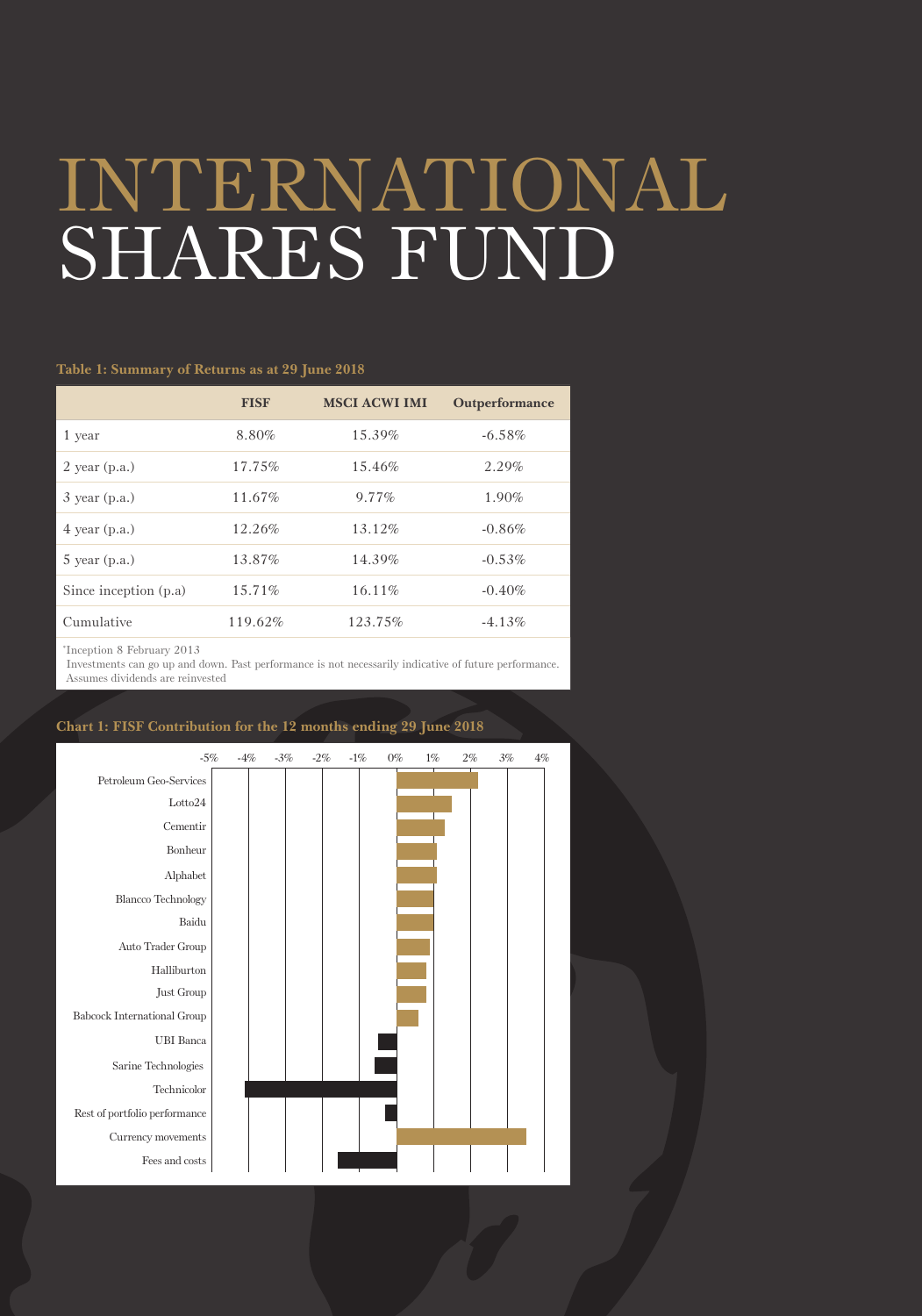### **INTERNATIONAL FUND PERFORMANCE SUMMARY**

The Forager International Shares Fund returned 8.8% in the 2018 financial year, which was significantly less than the 15.4% return posted by the MSCI World Index\* . Since inception the Fund returned 15.7% per year (assuming full reinvestment of all distributions), compared to 16.1% for the Index.

Last year's performance report contained a warning for investors not to expect a repeat of what was undoubtedly a good year. While we delivered on that, it wasn't a horrible result given the 27% return in the 2016/17 financial year and the 30% cash weighting with which we started the current period.

It was also a year that was much kinder to growth and momentum investors than it was to Forager and its value investing brethren. With a few exceptions, this has been a consistent and unusual theme over the past five years.

MSCI provides growth and value versions of its global indexes. It defines value as those stocks trading on low earnings multiples and low price to book ratios, and growth as companies exhibiting high earnings growth and correspondingly high valuation multiples. Over long periods of time, value has consistently outperformed growth. As you can see in the chart below, growth has been on top for the past five years and dramatically so in the past 12 months.

### **Chart 2: MSCI Index Returns**



### Source: MSCI

A partial explanation is that the global economy is undergoing significant structural change. Growing businesses like Google owner **Alphabet** (Nasdaq:GOOG), **Netflix** (Nasdaq:NFLX), **Facebook** (Nasdaq:FB) and **Amazon.com** (Nasdaq:AMZN) are destroying traditional value businesses in the media and advertising industries.

There is nothing stopping us from owning growing companies. We can and do own companies that are growing their revenue quickly. But growth investing has built up a momentum independent of any rational analysis. As usually happens in financial markets, what starts with sound logic ends with the crowd buying simply because prices are going up.

Fuelled by low long-term interest rates, some valuations in the technology space are absurd.

The good news is that disdain for traditional value stocks is creating opportunities to deploy funds into sound businesses offering attractive rates of return on our capital. Entire markets, viewed as "old economy", are trading at huge discounts to the tech heavy US-markets. As you can see in chart 3, the price to book ratio of the Euro 600 is at record lows relative to the US's S&P 500 Index.

### **Chart 3: Forward P/B of Stoxx Europe 600 Compared to S&P 500 Index**



Source: Bloomberg

Our cash weighting has dropped significantly and we are as optimistic about the portfolio's potential returns as we have been since early 2016.

Another thing we promised last year was that we would "rarely, if ever, have a year as devoid of loss-making investments as 2016/17." That promise was also duly delivered on.

### **LOSS MAKERS IN 2018**

**Sarine Technologies** (SGX:U77), an Israeli manufacturer of diamond processing equipment, was the smaller of two meaningful losers for the year. This Singapore-listed company remains the dominant supplier of equipment and technology to India's giant diamond processing industry and, in hindsight, we managed to pick the bottom of the cycle reasonably well. Volumes of diamonds processed have returned to normal.

Unfortunately, Sarine's profit hasn't returned to anything like its historical highs. While counterfeit technology and outright theft have been copping the blame from management, the real problem is internal. We overestimated the value of Sarine's ongoing annuity stream relative to the profits from the upfront sale of equipment. Now that most industry players are using one of Sarine's machines, annual profits from equipment sales plummeted. While recognising this early, we were unable to exit the investment quickly enough.

The share price fell 26.0% between 30 June last year and our average sale price and lopped 0.6% off the Fund's return for the year.

That pales in comparison to the impact **Technicolor**  (ENXTPA:TCH) had on our returns, however, with the share price falling 64.0% between our purchase in late 2017 and the end of the financial year. It has cost 4.1% of the Fund's assets and single-handedly accounts for a large chunk of the difference between our return and the index.

You can read the full mea culpa in the [March Quarterly Report.](https://foragerfunds.com/news/investor_resources/quarterly-report-march-2018/) Technicolor's profitability has been crimped by increases in the prices of memory chips and poor cost management. We also overestimated the value of some of the company's divisions. Compounded by a significant debt burden, the impact on equity value has been dramatic. Our view is that it is overdone, something we should know the answer to by next year's performance report.

### **ITALIAN TURMOIL**

Finally on the negative side of the ledger, the Fund owns two Italian stocks that have been caught up in the political turmoil engulfing that country. The net contribution from the two was positive over the year, but meaningful gains in the first half were offset by a retraction in the second. We think both businesses are sound long-term investments — cement company **Cementir** (BIT:CEM) doesn't even have any business in Italy — but the Italian discount is unlikely to disappear any time soon.

### **OIL AND GAS BACK IN FAVOUR**

Moving on to the positives, after several years of detracting from performance, it was stocks related to the oil and gas sector that saved us this past financial year. As a group they added 4.4%

\* The fund's chosen comparison is the MSCI ACWI IMI Index. While representative of global equity markets, the crossover between the Fund and the index is negligible.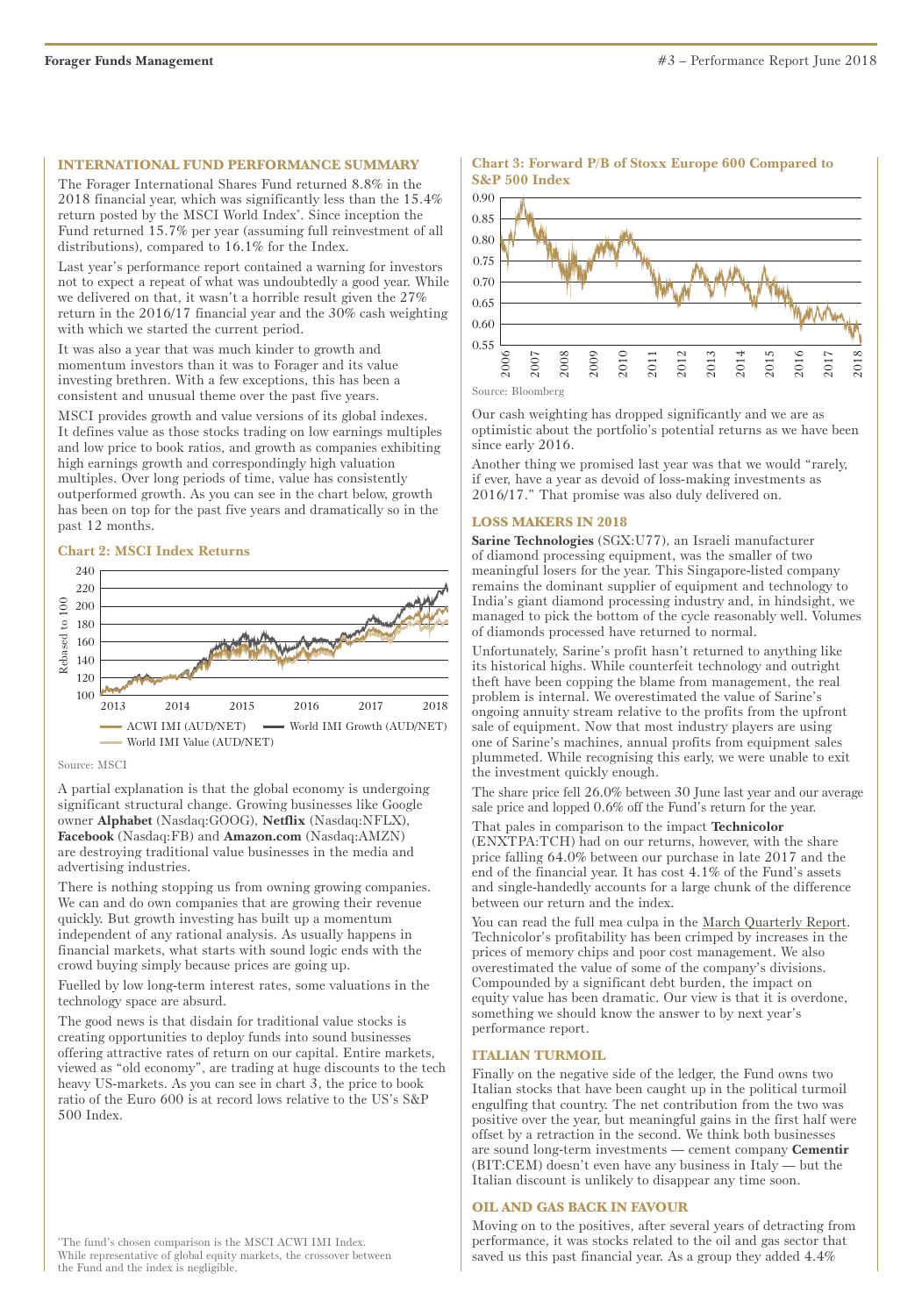to the year's return and were individually some of the most significant contributors. US giant **Halliburton** (NYSE:HAL) has been a key investment in the portfolio since 2015. While its profitability rebounded sharply over the year thanks to a resurgent US shale sector, its stock price was never as cheap as other players in the market. The share price rose 21.8% between 30 June last year and our sale in March of this year and contributed 0.8% to returns.

**Gulf Marine Services** (LSE:GMS) has also been in the portfolio a while and was one of a few oil services stocks that experienced share price declines despite a rapidly rising oil price. The Fund benefited, however, from some opportune purchases at the share price nadir and the stock ended up contributing positively to overall returns. It is also one of the most prospective opportunities in the current portfolio.

A stock that was removed from the portfolio in June last year, Norwegian seismic company **Petroleum Geo-Services** (OB:PGS), was the best performing stock in the Fund. Only re-purchased in early January, the stock jumped 93.0% over the ensuing six months and added 2.2% to portfolio performance for the year.

The team left a meeting with PGS at an oil and gas conference in September 2017 unsure whether PGS would see the year out. A trading update in early January showed dramatic improvement, though, and we quickly re-established a position. Fortunately, as it turns out. The company is progressing nicely and the whole seismic sector (exposed to oil and gas exploration) is improving rapidly.

### **Table 2: Oil and Gas Contribution**

| Company                   | <b>Ticker</b> | <b>Price movement</b><br>12 months to<br>29 June 18 | Contribution<br>to FISF FY18 |
|---------------------------|---------------|-----------------------------------------------------|------------------------------|
| Petroleum<br>Geo-Services | OB:PGS        | 163.4%                                              | 2.2%                         |
| Bonheur                   | OB:BON        | 44.3%                                               | 1.1%                         |
| Halliburton               | NYSE:HAL      | 5.5%                                                | 0.8%                         |
| Tidewater                 | NYSE:TDW      | 15.7%                                               | 0.2%                         |
| Gulf Marine<br>Services   | LSE:GMS       | $-24.4%$                                            | 0.1%                         |
| <b>Total</b>              |               |                                                     | 4.4%                         |

Source: S&P Capital IQ

**Tidewater** (NYSE:TDW) is a new addition to the portfolio. Tidewater is a competitor to ASX-listed **MMA Offshore** (ASX:MRM) and, even more so than MRM, also has a reconstructed balance sheet. The market for offshore service vessels is going to take a lot longer to recover than the seismic market, but both these stocks should be around to see the ultimate recovery. Tidewater's share price is up 7.3% since purchase.

Finally, we will throw **Bonheur** (OB:BON) into the oil and gas sector even though its value is mostly outside the sector. A perception that it was exposed to oil and gas could be one reason why it was cheap, but Bonheur's main assets are UK wind farms — far more reliable than the oil sector. The share price is up 34.4% since initial purchase and, as explained in the [June Quarterly Repor](http://June Quarterly Report)[t,](https://foragerfunds.com/news/investor_resources/quarterly-report-june-2018/) we're confident there is more to come.

### **QUALITY ON OFFER IN THE UK**

Most of the new stocks added to the portfolio in the past 12 months are listed in the UK. They will set the fund up well for the future, but some have already added to performance.

**Auto Trader** (LSE:AUTO) and **Babcock International** (LSE:BAB) are two of the better quality businesses in the portfolio. The latter is good, the former outstanding. But that difference is also reflected in their asking prices — less than ten times earnings for Babcock versus 20 times for Autotrader. Both have jumped more than 10% since our initial purchase but we plan on holding them for a long time.

**Just Group** (LSE:JUST), too, is shaping up as a stock we will own for a long time. Operational progress has been outstanding but the share price has hardly budged and our total return for the year was just 0.8%. As long as the company continues to increase its return on equity and grow the business, we should be happy owning it, but there is always a risk we have missed something. We will be watching closely to ensure our positive impressions are justified.

The final UK contributor was a small company called **Blancco Technologies** (AIM:BLTG). Our disclosure of this investment has been kept to a minimum due to its small size and lack of liquidity. Once we are done buying, we will tell all, but suffice to say it is one of the most exciting opportunities in the portfolio. The share price is up 19.0% since initial purchase and Blancco added 1.0% to the Fund's return.

### **LOTTO24 KEEPS ITS MOMENTUM**

Last year's best performer, **Lotto24** (DB:LO24), showed that we, too, can benefit from momentum. The business has been doing what we expected of it, but not much more. The share price rose another 50.9% during the financial year and now trades north of €14. We were buying the stock in 2014 at less than  $€3.50$ .

### **Chart 4: Lotto24 Share Pricing (€)**



It has been a wonderful contributor to the fund but is now trading in line with our valuation. If it rises much further, it won't be in the portfolio this time next year.

Last but not least, the impact of exchange rate movements was positive. The Australian dollar depreciated against most major currencies and that increased the return for the year by more than 3%.







### **POSITIVE POSTURING FOR 2019**

All of that added up to a net 8.8% return for the year. Due to the lack of big winners, the realised component of the return was relatively small and the fund's distribution is estimated at 4.5 cents. We don't let tax decisions drive investment decisions but we do try and avoid unnecessary tax bills when possible.

As of 29 June the portfolio cash weighting was 13.1%, down significantly from a year ago. That doesn't guarantee returns we would still welcome more widespread pessimism — but the portfolio is generally more prospective than it was at the same time last year.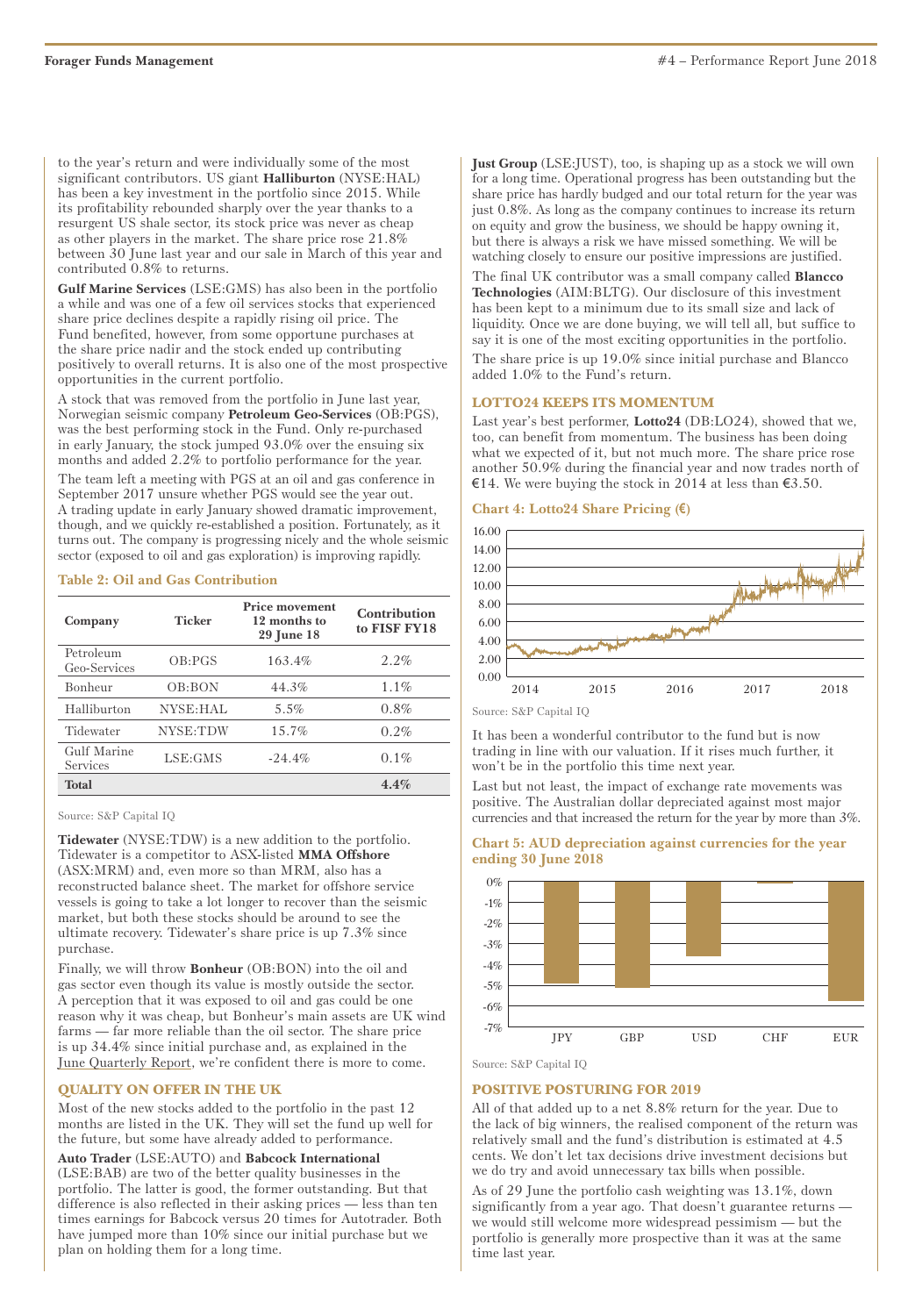## AUSTRALIAN SHARES FUND

### **Table 3: Summary of Returns as at 30 June 2018**

|                       | <b>FASF NAV</b> | S&P All Ords.<br><b>Accum. Index</b> | Outperformance |
|-----------------------|-----------------|--------------------------------------|----------------|
| 1 year                | $6.50\%$        | 13.73%                               | $-7.23%$       |
| $2$ year (p.a.)       | 15.45%          | 13.42%                               | 2.03%          |
| $3$ year (p.a.)       | 16.32%          | 9.48%                                | $6.83\%$       |
| $4$ year (p.a.)       | 15.30%          | 8.52%                                | 6.78%          |
| $5$ year (p.a.)       | 15.78%          | 10.28%                               | 5.50%          |
| $6$ year $(p.a.)$     | 19.06%          | 11.95%                               | 7.11%          |
| $7$ year (p.a.)       | 17.37%          | 9.02%                                | 8.36%          |
| Since inception (p.a) | 13.87%          | 8.06%                                | 5.81%          |
| Cumulative            | 208.39%         | 95.85%                               | 112.54%        |
|                       |                 |                                      |                |

\* Inception 30 October 2009

 Returns use the Net Asset Value (NAV) mid point and assume reinvestment of all distributions. Investments can go up and down. Past performance is not necessarily indicative of future performance.

### **Chart 6: FASF Contribution for the 12 months ending 30 June 2018**

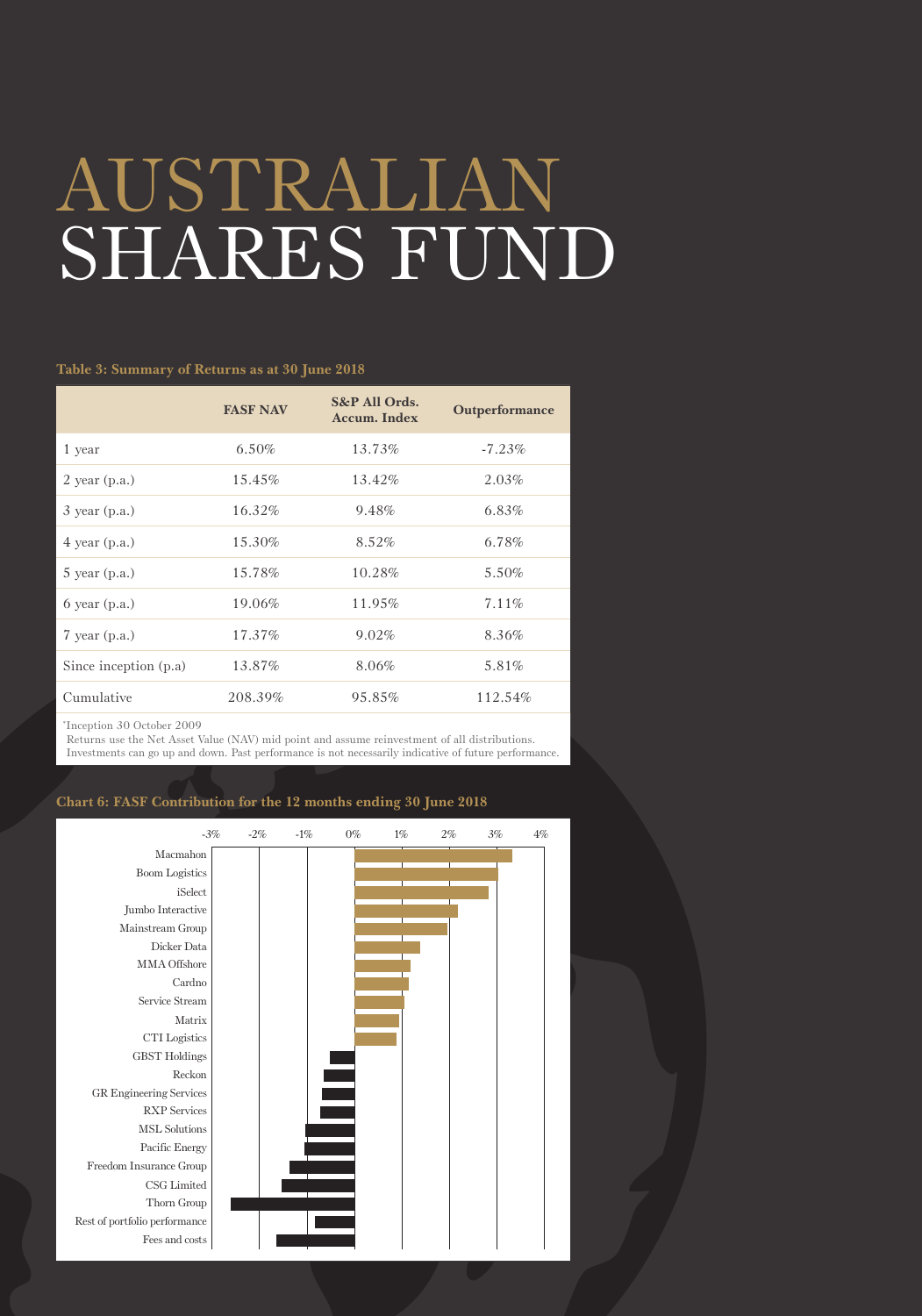### **AUSTRALIAN FUND PERFORMANCE SUMMARY**

The Australian Shares Fund delivered a return of 6.5% for the year ended June 2018, underperforming the benchmark^ by 7.2%. Over the last five years, an investor's capital has compounded at a rate of 15.8% p.a. against 10.3% p.a. for the benchmark. Early investors that reinvested their dividends would have grown \$100,000 from inception in 2009 to \$308,389 at 30 June 2018 (ignoring taxes).

It wasn't the losers that caused underperformance this year. The portfolio suffered from a lack of big winners. The top three winners from last year brought in close to 17% in performance. This year's winners didn't win so much, contributing only 9.2%.

As mentioned earlier, this was a tough year for value investors globally. Australia proved to be no exception. Standard & Poor's Australian Growth Index rose 15.3% in the last financial year. The comparable value index managed only 1.7%. Many of the biggest winners in Australian small stocks were popular growth names like **A2 Milk** (A2M). This is not an area where we spend much time prospecting for new ideas.

Cash was another drag. With equity prices rising, 25% of the Fund was sitting in cash on average throughout the year. Another 2% return could have been achieved by putting that cash to work, but it is not that simple. During the year, 46% of the portfolio was sold and only 36% reinvested into new or existing opportunities. In a year of relatively high turnover and buoyant markets, we couldn't find a home for the extra cash. There is more selling of successful investments to come, but we continue to work to identify attractive opportunities to shrink the cash pile.

And we only need a handful of new investments. The Fund's stock watchlist is full of opportunity, awaiting lower prices. As some recent downgrades have shown, it doesn't necessarily take a market correction to set up a fat pitch. With the Fund holding about 23% cash after a big distribution, a few attractive opportunities would have us under 15%.



### **Chart 7: FASF Relative Performance by Financial Year\***

\* Including distributions

### **ALL GOOD THINGS MUST COME TO AN END**

Towards the end of the financial year, the Fund sold the last of its investments in **Jumbo Interactive** (JIN) and **Service Stream** (SSM). We've told the story of Service Stream, the firm's most successful investment ever, before. In last year's annual performance report we mentioned that the company probably has a few years of growth ahead of it. With the looming completion of the NBN network, Service Stream will need to transition towards earning maintenance revenues. However, with margins at fairly high levels, we think these prospects are well reflected in the current price.

Jumbo has had a stellar run over the past year. Revenue increased more than 22% and the shares rose 95% including dividends. Jumbo's current level of profitability is in line with our expectations and the business is likely to keep growing. But the gap between price and value has now dwindled.

### **SOME IDEAS JUST DIDN'T WORK OUT**

As with any year, there are stocks for which the investment thesis didn't work out. For most we reassessed and moved on early.

**Reckon** (RKN) was the biggest of these. It started the year as an investment worth 8.1% of the portfolio. By late July its weighting was zero. Reckon's accounting software is losing out to bigger competitors in the small business space and the company went through a convoluted transaction to list a small unit in London. On reviewing our valuation for Reckon's software for large accounting practices, we found that it was unlikely to be worth as much as first thought. Despite that, a bid by **MYOB** (MYO) valued that unit at what seemed like a sky-high sum. With concerns about approvals from competition authorities on both sides of the Tasman though, MYOB walked away from the deal in May. It now leaves Reckon in trouble and with a share price 38% below the start of the year.

**Smart Parking** (SPZ) was another where we rethought our thesis and moved on. And that was before the stock doubled, then halved. Over the next few years the company will have to make good on its promises and deliver strong growth. Another in this bucket was **RXP** (RXP). Having accumulated a small holding in what seemed like an attractively priced capital raising, a management update left us doubting our estimates of sustainable profitability. We sold and moved on. Together these two stocks cost the Fund 0.9%.

The thesis has also been questioned for **Thorn Group** (TGA), where we continue to add to our investment. Thorn was true to its name this year, costing the Fund 2.6%. It was the greatest detractor from performance in the portfolio and we discuss this company in more detail in the[June Quarterly Repor](http://June Quarterly Report)[t.](https://foragerfunds.com/news/investor_resources/quarterly-report-june-2018/) A litany of issues faced the business but its core unit, Radio Rentals, has a place in the world. With net tangible assets double the current market capitalisation and plenty of upside if things go well, we remain holders.

### **MINING AND OIL CONTINUE TO DELIVER**

The Fund's investments in mining and oil and gas services businesses contributed 12.5% to last year's performance. At 8%, this year's contribution was more reserved, but nothing to sneeze at.

### **Table 4: Mining and Mining Services Contribution Table**

| Company                                       | <b>ASX</b><br>Code | <b>Holding Period</b><br><b>Price Movement</b> | Contribution<br>to FASF FY18 |
|-----------------------------------------------|--------------------|------------------------------------------------|------------------------------|
| Macmahon                                      | MAH                | 30%                                            | $3.3\%$                      |
| <b>Boom</b> Logistics                         | BOL                | 158%                                           | $3.0\%$                      |
| Cardno                                        | CDD                | $9\%$                                          | $1.2\%$                      |
| MMA Offshore                                  | <b>MRM</b>         | 30%                                            | $1.2\%$                      |
| Matrix Composites<br>& Engineering            | <b>MCE</b>         | 30%                                            | 0.9%                         |
| Logicamms                                     | <b>LCM</b>         | $9\%$                                          | 0.3%                         |
| Decmil Group                                  | <b>DCG</b>         | $4\%$                                          | 0.1%                         |
| Sundance Energy                               | <b>SEA</b>         | $-42%$                                         | $0.0\%$                      |
| <b>Brierty</b>                                | BYL                | $-100%$                                        | $-0.3\%$                     |
| GR Engineering                                | GNG                | $-18%$                                         | $-0.7\%$                     |
| Pacific Energy                                | <b>PEA</b>         | $-11\%$                                        | $-1.1\%$                     |
| Total mining and mining services contribution | 7.9%               |                                                |                              |

Source: S&P Capital IQ, Forager data

Top of the list once again was mining contractor **Macmahon** (MAH) with a 30% share price appreciation and 3.3% contribution. This performance came at the beginning of the year, when the tussle with **CIMIC** (CIM) came to an end and the company finalised its contract to work on the giant Indonesian Batu Hijau gold and copper mining project.

Since then things have been progressing well and the stock price has trended sideways. Batu Hijau's more profitable second stage commenced in April and the historically problematic Telfer contract is likely to break even for the year. New projects at Byerwen and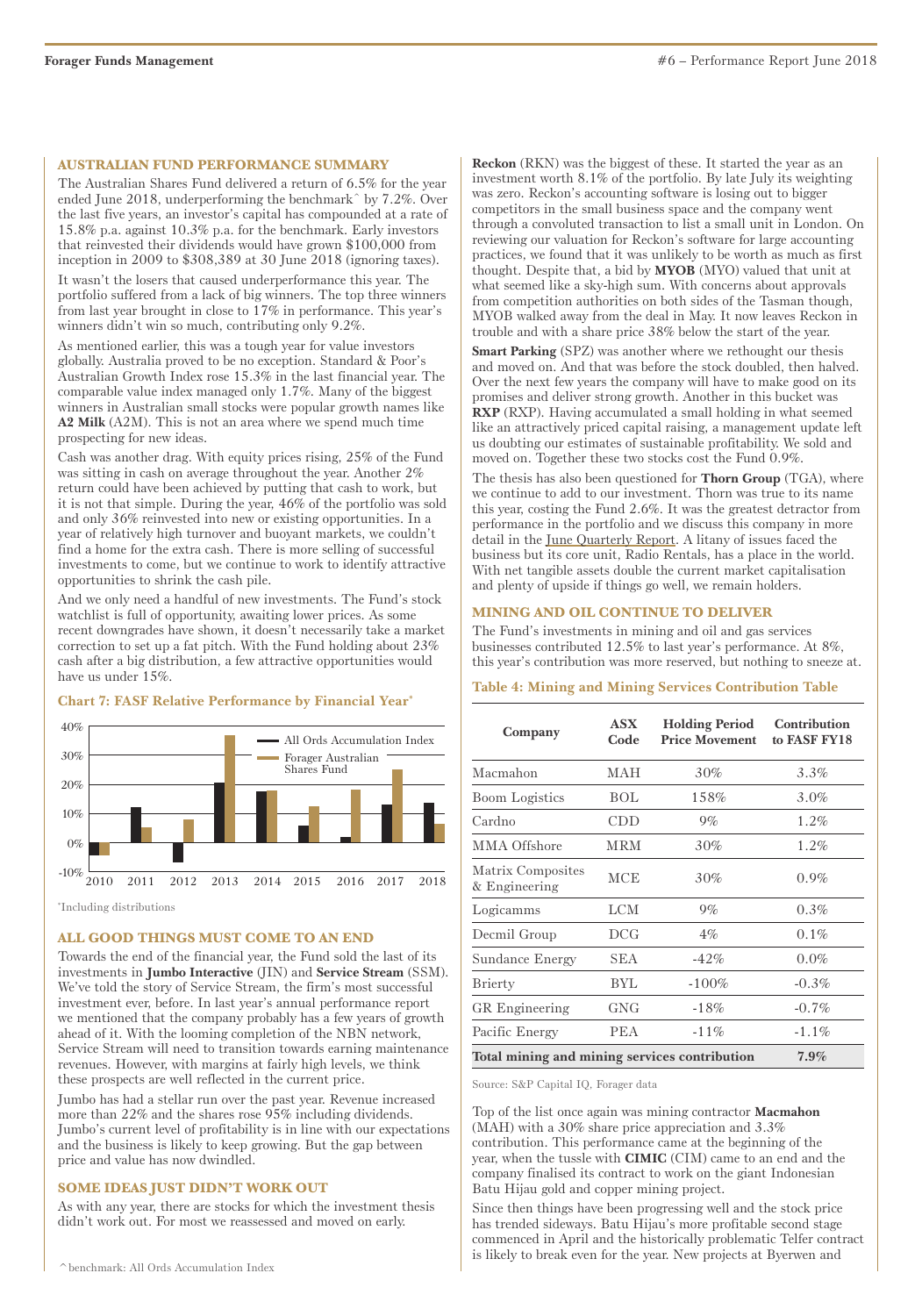Mt Morgans have ramped up and Macmahon's consistent work at Tropicana was extended. Some more recognition of just how far the company has come is warranted in the new financial year. It remains the Fund's largest holding.

Another of the mining-exposed stocks to make the list was crane owner **Boom Logistics** (BOL). It's been a long wait (the Fund first started buying Boom in 2014) but this year some tentative positives started to emerge. Resources companies have been able to delay necessary maintenance, but the days of delay are coming to an end. And Australia's wind farm installation boom has created a need for large cranes to lift these 100 tonne behemoths more than 100 metres into the air. The stock rose more than 150% during the year and contributed about 3% to performance.

The rest of the mining services investments produced mixed results. **Cardno** (CDD) contributed 1.2% as the controlling private equity shareholder continued with the cleanup of the business. The Fund sold its shares in both **GR Engineering** (GNG) and **Pacific Energy** (PEA) early in the year after assessing our expectations in light of a contract disappointment and a reassessment of the valuation potential, respectively. The latter two cost the Fund 1.7%.

There was also more action this year around the Fund's oil and gas services positions. **Matrix Engineering** (MCE) continues to have a place in the portfolio. The company was quiet during the year, while working to manufacture a broader range of products. Its traditional oil and gas product is now joined by products for resources, infrastructure and defence customers. This transition to new products has been going on for a while and is yet to meaningfully impact on revenue. It is unlikely to do so.

But with a world class manufacturing facility and an increasingly attractive competitive position, Matrix should be able to earn good returns once the oil industry turns. The business remains an option on the recovery of offshore oil and gas drilling activity.

Another newish addition in the sector is **MMA Offshore** (MRM). This is one the Fund has owned before. After exiting in late 2016, fearful of leverage and a tough environment, we bought the stock again in late 2017 as the business reduced its debt load by raising equity. This is a classic Forager investment: an asset heavy business in a difficult environment with an uncertain future. It will require some patience, but a surge in the oil price has made the offshore oil and gas activity recovery more likely since the initial purchase. The share price is up about 30% since our investment in November.

### **THE OTHERS**

A number of our investments are maturing. We monitor these closely for any changes which could result in an inability to meet our minimum return hurdle. This could be for a range of reasons — capital gains, new competitive threats or new information. For now, we continue to be holders of **Mainstream** (MAI), **Dicker Data** (DDR) and **CTI Logistics** (CLX).

Fund administrator Mainstream contributed 2% to the portfolio this year, with its share price rising nearly 70% on the back of continuing fund growth and growing margins. When we invested, we liked the company for its combination of strong growth prospects, scalable cost base and sticky customers. Mainstream continues to actively build scale and acquired Trinity and IRESS Superannuation this financial year. In a bullish market, we expect this business will continue to perform well. Declining stock markets, fund closures or the loss of a key client, especially **Magellan Financial** (MFG), would hamper it. Overall, the business continues to track well against our expectations and in June Mainstream affirmed its current year guidance and provided a positive outlook for next year.

Another business that added meaningfully to performance was **Dicker Data** (DDR). The share price appreciated 22% and it paid dividends equating to 7% during the year. Revenue and net profit before tax were slightly ahead of guidance for the year to December. While the business lost an important Cisco contract in New Zealand, the company was quick to appoint replacement vendors. Dicker Data continues to grow organically and pay close to all of its earnings out as fully franked dividends.

We also take some comfort in knowing that management, who own the majority of the company, are in it with shareholders.

**CTI Logistics** (CLX) also performed well, appreciating 25% over the year. The original investment case was based on its downside protection from the net tangible asset backing, a dominant market position in Western Australia, a strong management team and exposure to an economic recovery. CTI has made the most of its weakening competition by making a string of acquisitions. Jayde Transport was purchased in October and the acquisition of Stirling Freight Express was announced in May. Both transactions are expected to generate cost savings from consolidating leases and building up denser freight networks.

### **JUST COULDN'T GET THERE**

Sometimes there just isn't enough stock for sale to allow the Fund to buy into promising companies. This was the case with contractor **Decmil** (DCG). After a downgrade of earnings expectations last July the stock looked attractive. But, not much volume changed hands at the prices we were prepared to pay and we were stuck owning a tiny 0.2% position. Despite the price rising 56% during our holding period, the stock was sold for only a small dollar gain.

We experienced a similar issue with **3P Learning** (3PL). The Fund was able to invest prior to the price shooting up but the current portfolio weighting is just 1.4%. The weighting would have been much higher if not for a lack of available stock.

**Sundance Energy Australia** (SEA) also appeared attractive back in January, however with a quickly rising price we were unable to buy a meaningful stake. This might have been fortunate. Sundance announced an acquisition and capital raise in March which hinted at management wanting to get bigger rather than sweating existing assets. We sold out of our small stake in the same month.

A stock where we finally got a more meaningful position was **CSG** (CSV), a provider of printing and tech solutions to small businesses. A flood of selling after a major downgrade in February allowed us to increase our investment. Since then it has been a wild ride as early optimism gave way to another earnings disappointment. The business needs a lot more care and a new executive chairman should help with the turnaround. CSG cost the Fund 1.5% for the year.

### **NEW STOCKS ALREADY CONTRIBUTING**

While not as many as we would have liked, the Fund did add a few large new positions in the past year. Three have made it into the top five holdings at year-end: **iSelect** (ISU), **Freedom Insurance** (FIG) and MMA Offshore, already discussed above.

iSelect, the comparison website, is the largest of the group, and at year end was 8.4% of the Fund. Despite buying the stock in late April it contributed 2.8% to the year's performance. We were prepared to wait for value to be realised, but corporate interest from the biggest competitor brought some heat to the share price. For more on this one please see the <u>June Quarterly Report</u>.

Freedom Insurance's share price went the other way, costing the Fund 1.4%. This insurance distributor is a young and growing business, underpinned by assets and launching new products. A large and attractively priced acquisition in April should give the business more flexibility to grow.

For both of these stocks it is too early to make a call on whether our investment thesis was correct. Both are working their way through problems, but we expect to be rewarded for holding them over time.

### **A LARGE DISTRIBUTION**

The distribution for the past year will be about 21.29 cents per unit, which sounds high when compared to returns of 6.5% for the year. The difference lies in the Fund selling stocks that have positively contributed to performance over a few years. These sales cause the Fund to actually distribute those realised gains to our unitholders.

Investors shouldn't expect distributions of this magnitude every year. The Fund invests in stocks mostly for capital gains. Returns and distributions are likely to be lumpy.